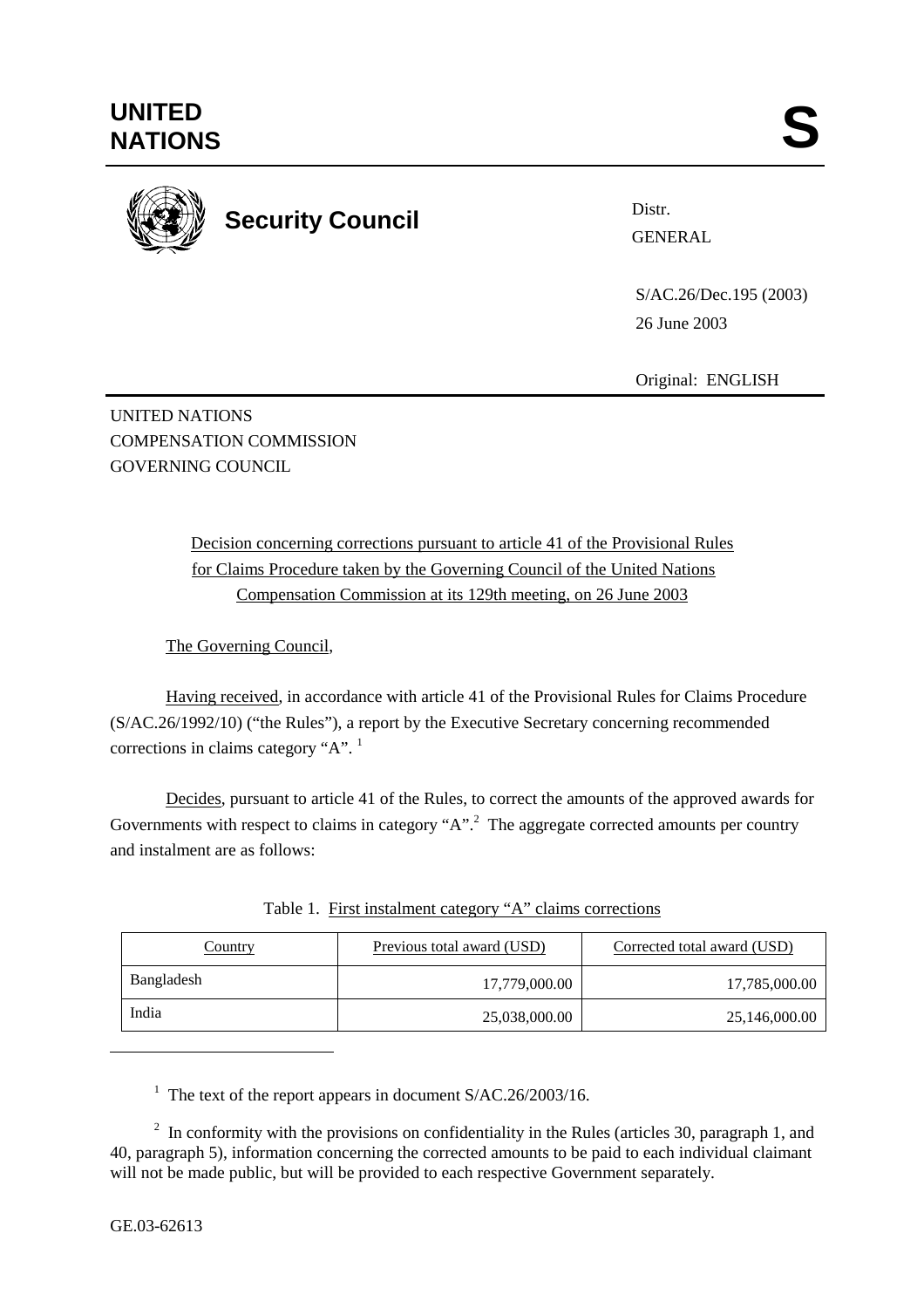#### S/AC.26/Dec.195 (2003)

### Page 2

| <u>Country</u> | Previous total award (USD) | Corrected total award (USD) |
|----------------|----------------------------|-----------------------------|
| Pakistan       | 12,106,500.00              | 12,129,000.00               |

#### Table 2. Second instalment category "A" claims corrections

| Country    | Previous total award (USD) | Corrected total award (USD) |  |
|------------|----------------------------|-----------------------------|--|
| Bangladesh | 51,413,000.00              | 51,470,000.00               |  |
| India      | 50,842,500.00              | 51,238,500.00               |  |
| Pakistan   | 19,510,000.00              | 19,561,000.00               |  |
| Sudan      | 14,484,500.00              | 14,488,500.00               |  |

### Table 3. Third instalment category "A" claims corrections

| <u>Country</u> | Previous total award (USD) | Corrected total award (USD) |
|----------------|----------------------------|-----------------------------|
| India          | 16,727,000.00              | 17,095,000.00               |

# Table 4. Fourth instalment category "A" claims corrections

| Country              | Previous total award (USD) | Corrected total award (USD) |  |
|----------------------|----------------------------|-----------------------------|--|
| Bangladesh           | 52,649,500.00              | 52,663,000.00               |  |
| India                | 146,245,500.00             | 147,284,500.00              |  |
| Pakistan             | 22,646,500.00              | 22,694,500.00               |  |
| Philippines          | 30,292,500.00              | 30,278,500.00               |  |
| Sri Lanka            | 69,797,500.00              | 69,782,000.00               |  |
| Syrian Arab Republic | 26,296,000.00              | 26,306,500.00               |  |

## Table 5. Fifth instalment category "A" claims corrections

| Country              | Previous total award (USD) | Corrected total award (USD) |  |
|----------------------|----------------------------|-----------------------------|--|
| Bangladesh           | 52,401,500.00              | 52,514,000.00               |  |
| India                | 147,518,500.00             | 149,274,000.00              |  |
| Pakistan             | 22,962,500.00              | 23,058,500.00               |  |
| Philippines          | 31,087,500.00              | 31,046,000.00               |  |
| Sri Lanka            | 69,706,500.00              | 69,702,500.00               |  |
| Syrian Arab Republic | 26,841,000.00              | 26,845,500.00               |  |